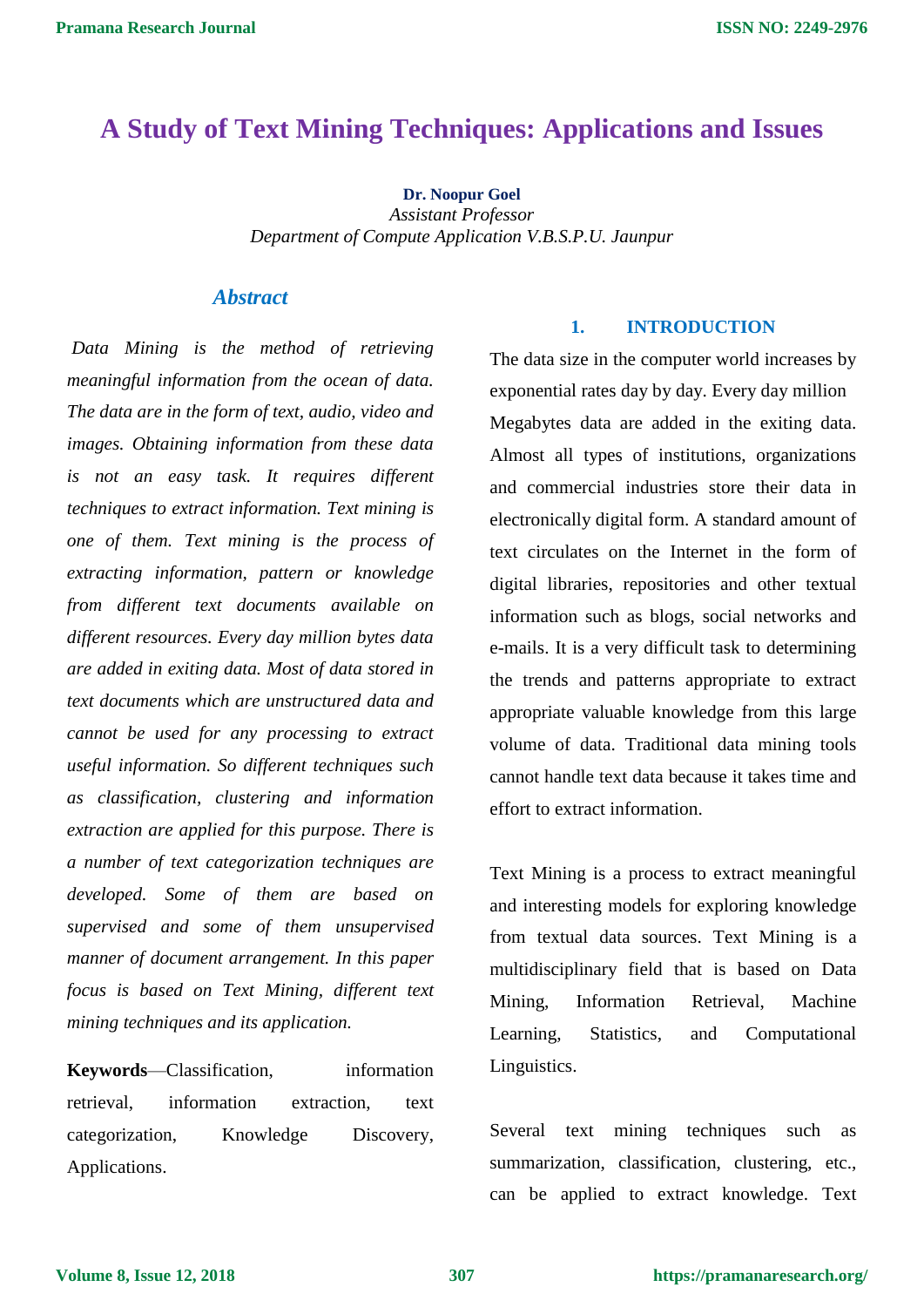extraction processes the text in natural language that is stored in semi-structured and unstructured format. The Text Exploring techniques are continuously applied in the industry, the university, the web applications, internet and other fields. Application area like search engines, customer relationship management system, filter emails, analysis of product suggestions, detection of fraud and social media analysis uses text mining for the exploration of opinion, characteristics extraction, feeling, predictive analysis and trend.



# Figure1: General process of Text Mining

Generic process of text mining performs the following steps :

1. Unstructured data collection from different sources, available in different file formats such as plain text, web pages, pdf files, etc.

2. Pre-processing and cleaning operations are performed to detect and remove anomalies. Cleaning process be sure to capture the real essence of the available text and is performed to delete the stop words (process of identifying the root of certain words) and index the data.

3. Processing and controlling operations are applied to audit and further clean the data set by automatic processing.

4. Pattern analysis is implemented by Management Information System (MIS).

5. Information processed in the above steps is used to extract valuable and relevant information for effective and timely decision making and trend analysis.

Extraction of valuable information from a corpus of different document is a tedious and tiresome task. The selection of appropriate technique for mining text reduces the time and effort to find the relevant patterns for analysis and decision making. The objective of this paper is to analyze different text mining techniques which help to perform text analytics effectively and efficiently from large amount of data. Moreover, the issues that arise during text mining process are identified.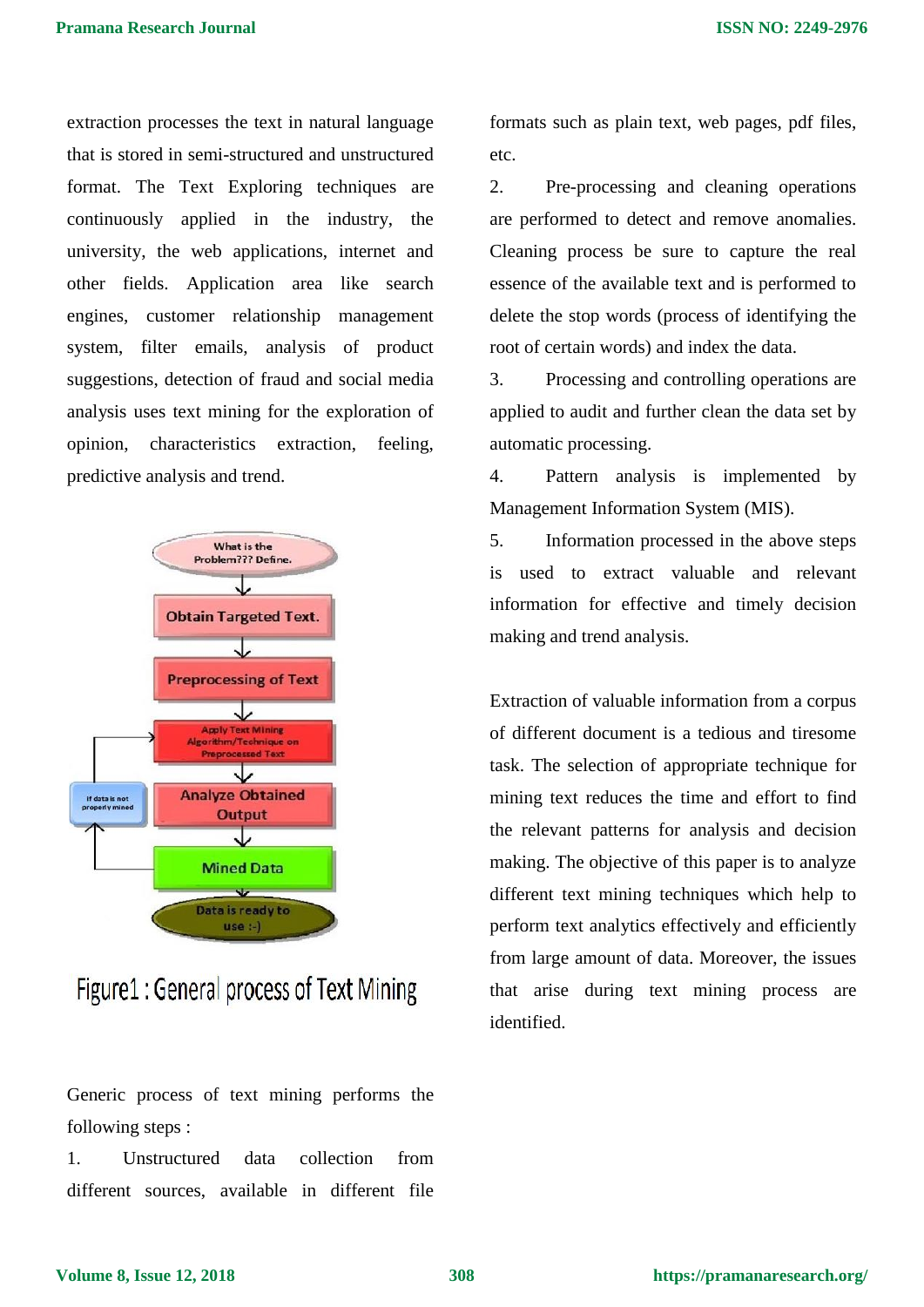## **2. DIFFERENCE BETWEEN TEXT MINING AND DATA MINING**

In general sense data mining and text mining are often used interchangeably to explain how data is processed or extracted to get information. Data mining is more general term in comparison to text mining. It refers all techniques such as Association, classification, clustering etc. Which are applied for extraction of data and text mining is one of these techniques. Technically data mining and text mining are different things. Data mining is the process of extracting information from structured data which are stored in forms of tables, spreadsheets, database files. The data stored in these files are generally in numbers or able to easily transform into numbers. Data mining analyses these billions of numbers and extract statistical data and emerging trends or patterns. This kind of analysis has been successfully applied in business situation as well as for military, social and government needs.

Text mining is the process to extract information/patterns from text files which are unstructured or semi- structured in nature. Approximate 80% digital data are stored in text format. Text mining technique is used as information retrieval system which helps the user to get the result of their queries. Actually text mining is the extension of data mining. Text mining uses Natural language processing and Machine learning to automatically collect statistical and meaningful information. Text Mining is a comprehensive technique. It relates

to data mining, computer language, and information searching and knowledge management.

#### **3**. **TEXT MINING TECHNIQUES**

Text mining is interdisciplinary techniques which include a number of techniques such as Information retrieval, Information Extraction, text classification etc.. Different text mining techniques are applied to analyze text patterns and their extraction process.





Classification of documents (classification of text, document standardization), information search (search by keyword / querying and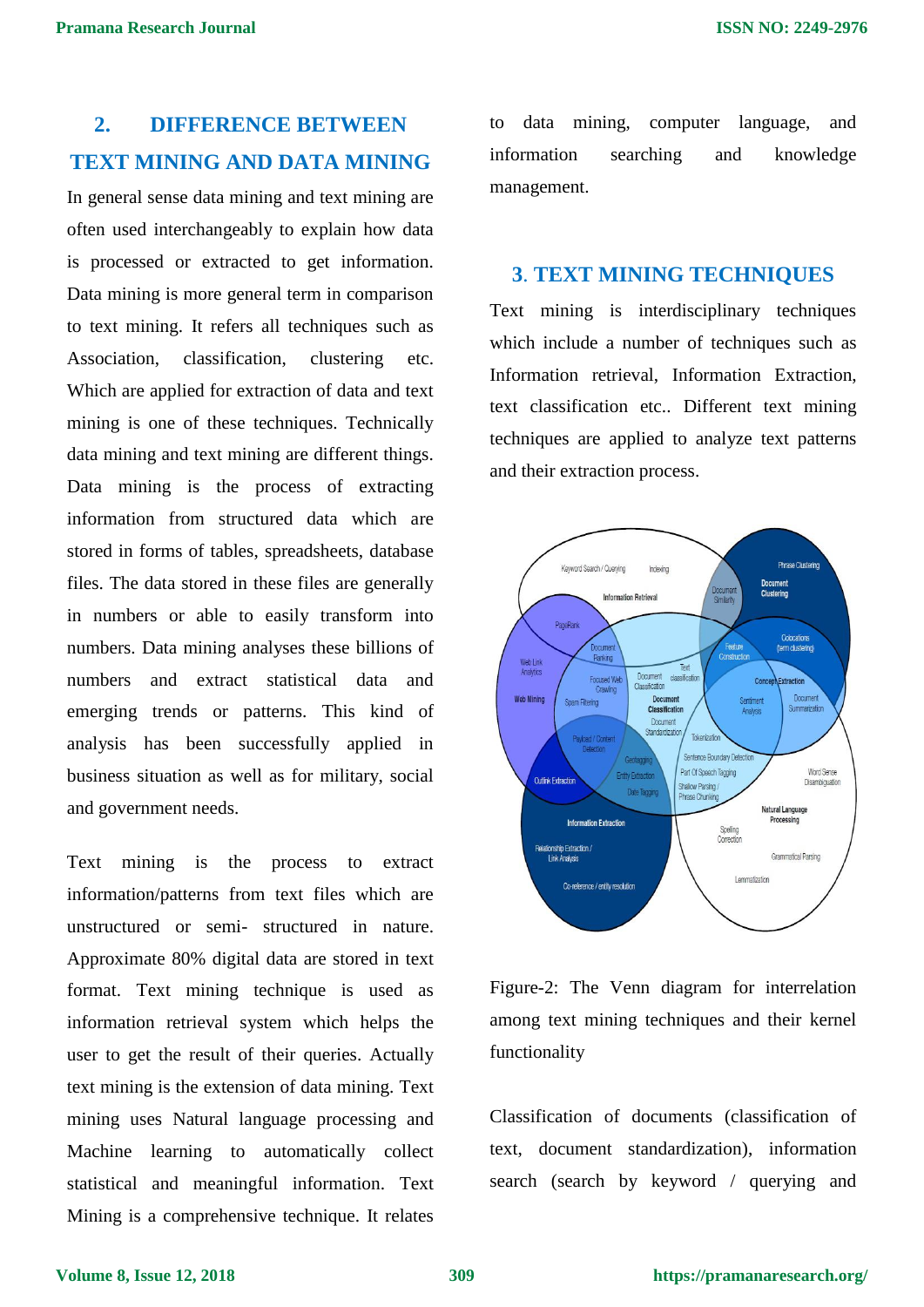indexing), grouping of documents (grouping of sentences), natural language processing (spell check, lemmatization, grammatical analysis, and disambiguation of the meaning of the word), information extraction (relation extraction / link analysis), and website exploration (web link analysis) .

A. **Information Extraction:** Information extraction is applied to automatically extract useful information from unstructured and semi structured text documents such as PDFs, web pages and text files. An IE system involves identifying entities such as names of people, companies and location, attributes and relationship between entities.IE can be describe as the creation of a structured representation of selected information drawn from texts.

In IE natural language texts are mapped to be predefine, structured representation, or



Figure-3 : Steps of information Extraction

templates, which, when it is filled, represent an extract of key information from the original text. The goal is to find specific data or information in natural language texts. Therefore the IE task is defined by its input and its extraction target. The input can be unstructured documents like free texts that are written in natural language or the semi-structured documents that are pervasive on the Web. It does this by pattern recognition. It is the process of searching for predefined textual documents into a more structured database, the database constructed by an IE module can be provided to KDD module for further mining of knowledge. Field experts specify the attributes and relationship according to the domain.

B. **Information Retrieval:** Information retrieval is a process that returns the information that is relevant for a specific query or field of interest. Note that this information could also be in the form of general documents. There is a close relationship in text mining and information retrieval for textual data. In IR systems, different algorithms are used to track the user's behavior and search relevant data accordingly. Google and Yahoo search engines are using information retrieval system more frequently to extract relevant documents according to a phrase on Web. These search engines use query based algorithms to track the trends and attain more significant results. These search engines provide the user more relevant and appropriate information that satisfy them according to their needs.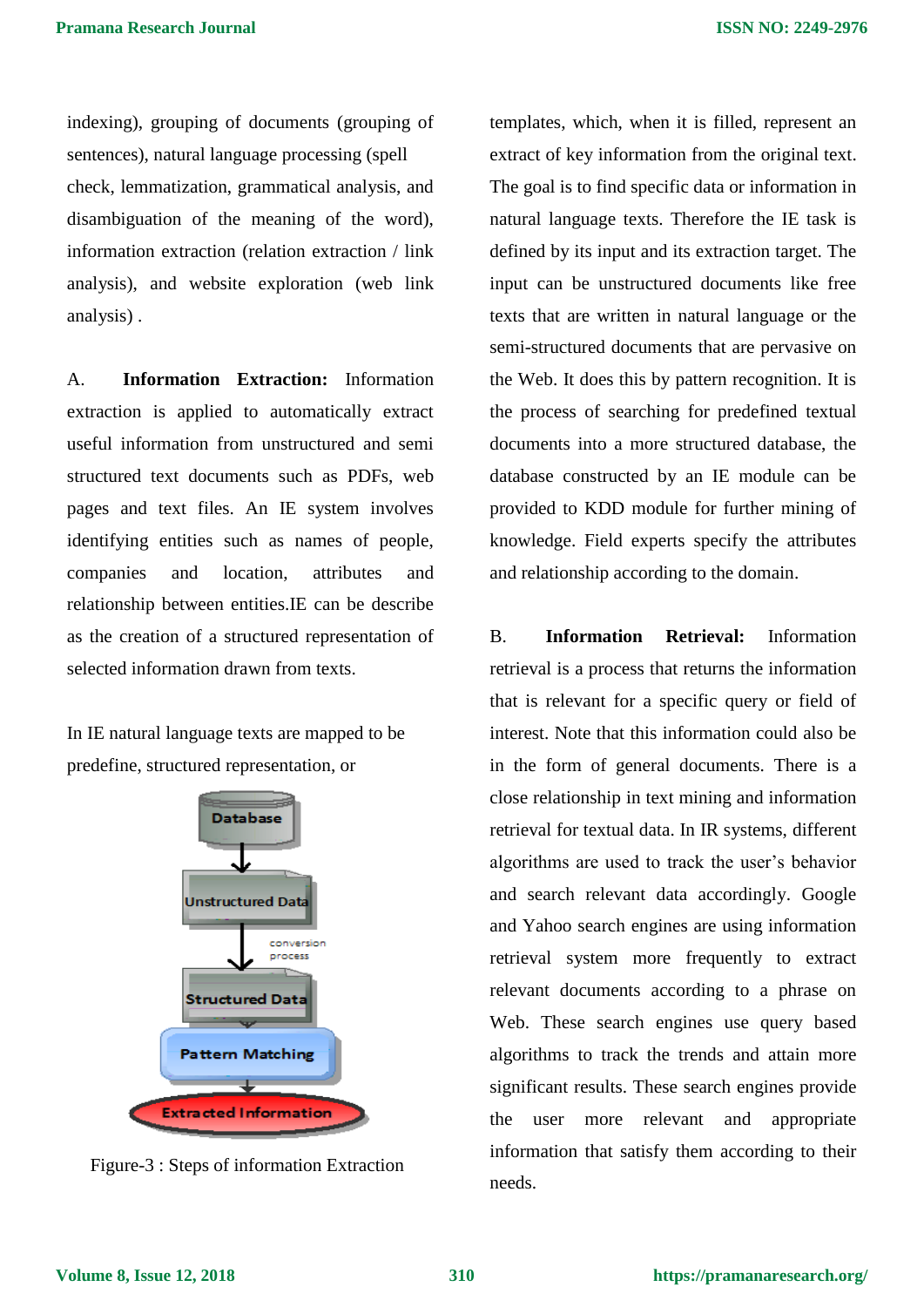C. **Natural Language Processing:** Natural Language Processing is a challenging problem in the field of Text mining that uses the concept of artificial intelligence to tackle it. NLP is the study of human language so that computers can understand natural languages similar to that of humans. By NLP a computer system is able to remove text mining ambiguities such as homonymy, polysemy, synonymy and hyponymy. NLP also recognize similar concepts – even if they've been expressed in very different ways. For example, the same word may be spelt differently (hemophilia/haemophilia, tumor/tumour), the same word may be realized differently in different contexts (tumor/tumors, suffers/suffered), the same concept may be expressed by different words entirely (Tylenol / Acetaminophen, heart attack / myocardial infarction).

Natural Language Processing is concerned with Natural Language Generation (NLG) and Natural Language Understanding (NLU). NLG makes sure that generated text is grammatically correct and fluent. Most NLG systems include a syntactic realizer to ensure that grammatical rules such as subject verb agreement are obeyed and a text planner to decide how to arrange sentences, paragraph and other parts coherently. The best Known NLG application is machine translation. The system analyzes texts from a source language into grammatical or conceptual representations and then generates corresponding texts in the target language.

NLU is a system that computes the meaning representation, essentially restricting the discussion to the domain of computational linguistic. NLU consists of at least of one the following components; a.tokenizer, lexical analyzer, syntax analyzer and semantic analyzer.

÷ In tokenization, a sentence is segmented into a list of tokens. The token represents a word or a special symbol such an exclamation mark.

÷ Morphological or lexical analysis is a process where each word is tagged with its part of speech. The complexity arises in this process when it is possible to tag a word with more than one part of speech.

÷ Syntactic analysis is a process of assigning a syntactic structure or a parse tree, to a given natural language sentence. It determines, for instance, how a sentence is broken down into phrases, how the phrases are broken down into sub-phrases, and all the way down to the actual structure of the words used.

÷ Semantic analysis is a process of translating a syntactic structure of a sentence into a semantic representation that is precise and unambiguous representation of the meaning expressed by the sentence. A semantic representation allows a system to perform an appropriate task in its application domain. The semantic representation is in a formally specified language.

D. **Document Clustering :** Document clustering is an unsupervised process for classifying text documents in groups by applying

.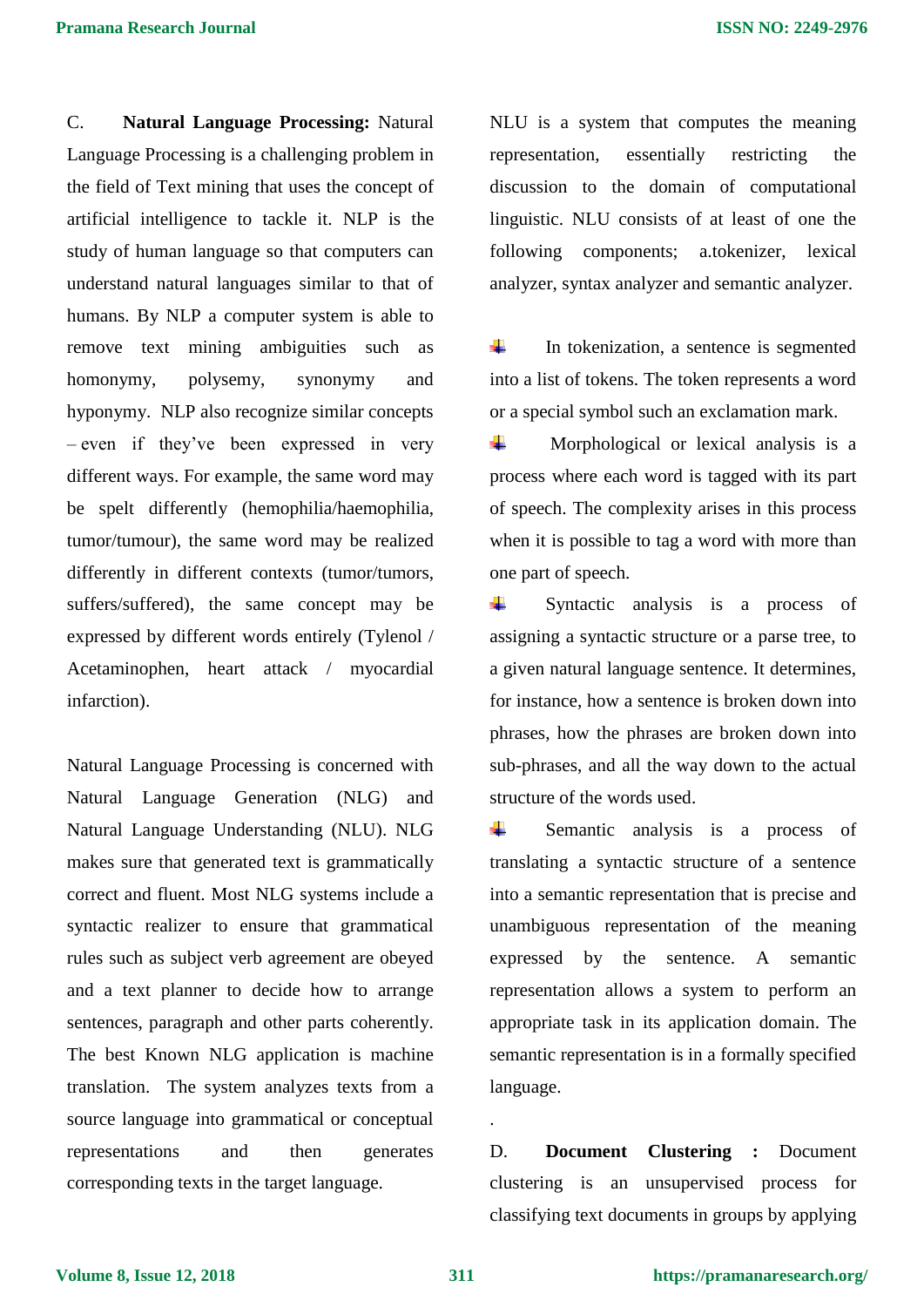different clustering algorithms. In a cluster, similar terms or patterns extracted from various text documents are grouped together. Grouping is done downward and upward. Different clustering techniques are hierarchical, distribution, density, centroid and k-mean.

E. **Text Summarization: Text** summarization is a mining tool which helps to check whether a document fulfills the user's need and is important to get more relevant information. Text summarization software processes the documents and summarizes it by reducing the length and detail of a document and maintains its key points and overall meaning. To summarize a text, a human first read the entire content and develop a full understanding and then he write a summary highlighting its key points. Since computer does not have the human's language capability, so it uses alternative methods.

One of the strategies most widely used by text summarization tools, sentence extraction, extracts important sentences from an article by statistically weighting the sentences. Further heuristics such as position information are also used for summarization. For example, summarization tools may extract the sentences which follow the key phrase "in conclusion", after which typically lie the main points of the document. Summarization tools may also search for headings and other markers of subtopics in order to identify the key points of a document.

F. **Document classification:** Document/Text classification is one of the important and typical tasks in *supervised* machine learning (ML) which place places the document according to content. Text classification of documents such as web pages, library book, media articles gallery etc. has many application like spam filtering, email routing, word sense disambiguation, sentiment analysis etc.. It assign one or more classes to a document according to their content. Classes are selected a hierarchy of categories or classes. For automatic classification, the major text classification processes are extraction of text, tokenization, removal of stop words and lemmatization.

G. **Web mining:** Estimating the size of World Wide Web is very difficult today. In the last decade, its estimated size was about 350 million pages, which was consistently increasing with the rate of one million pages per day. These web pages are repository of data but it is very difficult to extract information from them, because these web pages are actually text documents. Web mining is the mining of data related to the World Wide Web. Web mining is the activity of identifying patterns implied in large document collection. Web mining is an integrated technology in which several research fields are involved, such as data mining, computational linguistics, statistics, and informatics and so on. Web mining examines the content of web pages as well as results of web searching. These contents includes text and graphical data.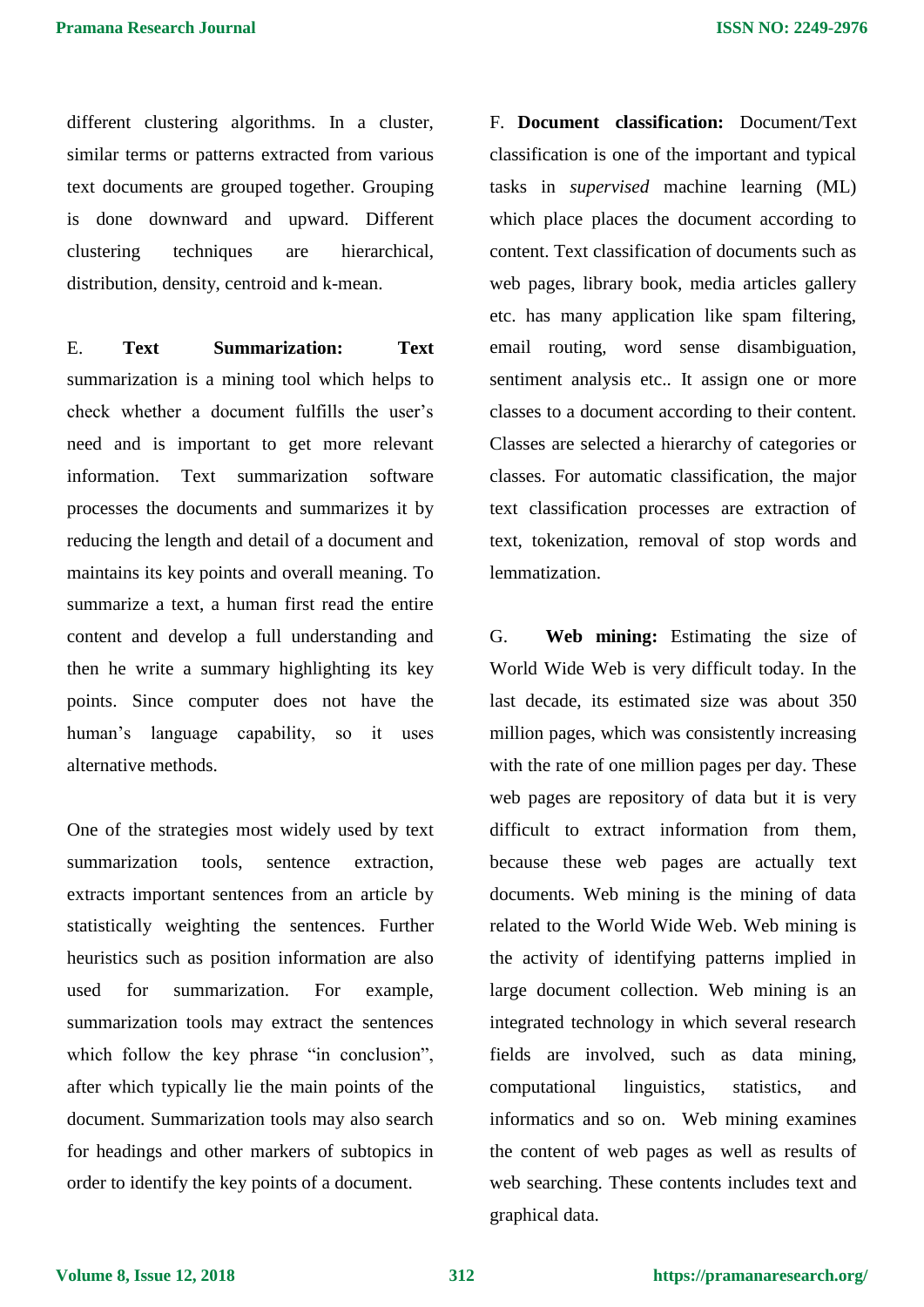Web mining is derived from Data Mining but it has some unique features in comparison to Data Mining .First its source is web data which includes web pages, intrapage structure includes HTML or XML code, interpage structure – the link between Web pages and user profiles. Web mining is to find interesting information and potential patterns from the contents of web page, the information of accessing the web page linkages and resources of e-commerce by using techniques of data mining, which can help people extract knowledge, improve web sites design, and develop ecommerce better.

#### 4**. APPLICATION OF TEXT MINING**

Different organizations generate a large volume of unstructured data through their day by day transactions. These unstructured or semi structured data contains valuable information that increase their future aspect. But they are unable to get information directly from these text documents which are in form of web pages, text files, e-mails etc. Different Text mining techniques are applicable here to get this valuable information and convert them in structured data. The major areas where text mining applications are used are banks, IT sector, research, energy, media, political analysis, healthcare etc. Text mining applications are:

 **Detection of junk Emails**: Unwanted or unsolicited materials which are sending as email by an organization for advertising or promotional purpose are called junk E-mails. Text Mining techniques are applied to detect unwanted junk e-mails automatically using classification techniques.

 **Management of Human Resources**: Text mining can also be used to manage human resources. For example, analyzing employee opinions is the best use of office mining. In addition to storing new CVs, monitoring company progress and monitoring satisfaction levels of employees are also an important task that can be accomplished by mining technology.

 **Competitive Intelligence**: - Competitive Intelligence is a process of collecting all possible information about market trends and other competitors so that by analyzing this data specific patterns and current requirements can be developed which will further contribute in the company's strategies.

 **Customer Relationship Management**: - It's the duty of CRM to provide quick response to any client's query or message. By using text analysis these messages/queries are diverted to the appropriate person or service for further process.

 **Classification of NEWS as Text**: - Text mining techniques are applied to search a specific news headlines (web pages, PDfs) based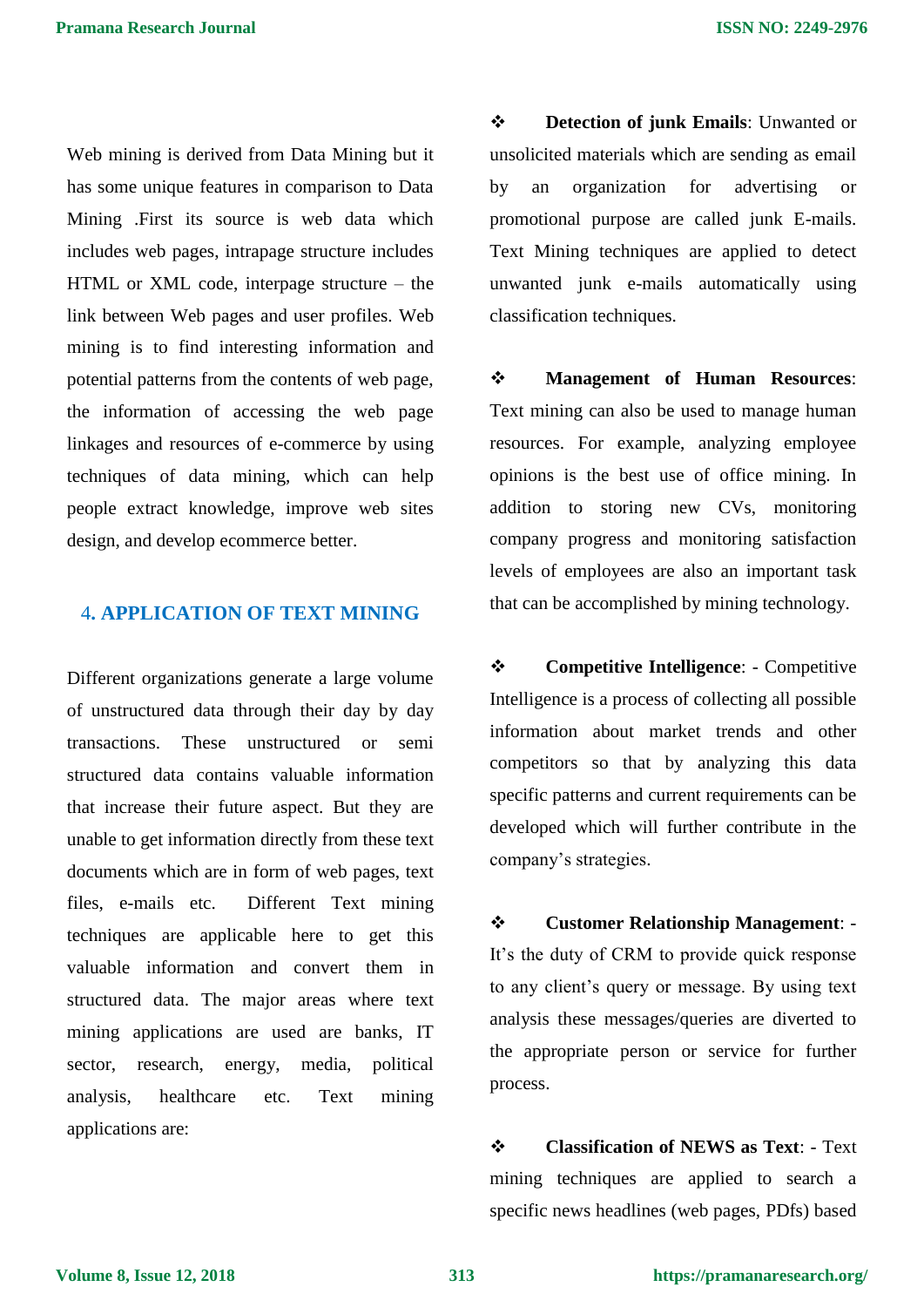on some terms. Manually doing this job is hectic and time consuming process. Google News service is an example of it.

 **Multilingual Applications of Natural Language Processing**: - Utilization of text mining techniques to analyze different web pages in a different language is a classic example of multilingualism. There are other applications also like speech recognition system.

 **Classification of Scientific Documents**: - Text mining techniques such as Classification, clustering, regression analysis are applied by scientist to find articles related to their interest. Replacement of keyword queries with the structured automated process by topic scoring engine reduced research time and improved results quality. By using regression analysis, classification rules are generated to cope up with this problem.

 **Sentiment Classification**: - Sentiment Analysis is a case of natural language processing which could mark the mood of the people about any specific product by analysis and classifying it as positive, negative or neutral. Sentiment Analysis is a process of automatic extraction of features by mode of notions of others about specific product, services or experience. The Sentiment Analysis tool is to function on a series of expressions for a given item based on the quality and features. Sentiment analysis is also called Opinion mining due to the significant volume of opinion.

#### **5. ISSUES IN TEXT MINING**

Text mining is applied on text document and most text documents are in natural language which is a big issue for extraction. The natural language is not free from the ambiguity problem. Ambiguity means the situation when a word or group of words or sentence has two or more possible senses or ways. In natural language, ambiguity provides flexibility and usability and so it cannot be removed totally. Multiple meanings can be derived from a single words or a phrase or sentence can be interpreted in different ways.

To resolve ambiguity problem from natural language, a number of researches have been conducted but it provide very less success. These researches have been dedicated for a specific domain. On the other hand, most of the IE systems that involve semantic analysis exploit the simplest part of the whole spectrum of domain and task knowledge, that is to say, named entities.

#### **6. CONCLUSION**

Today a huge volume of digital data is available in computer world and most of them in textual form. To extract information from this unstructured document text mining techniques are applied. This paper presents a brief overview about Text Mining, data mining and its related terms. Text mining and data mining both are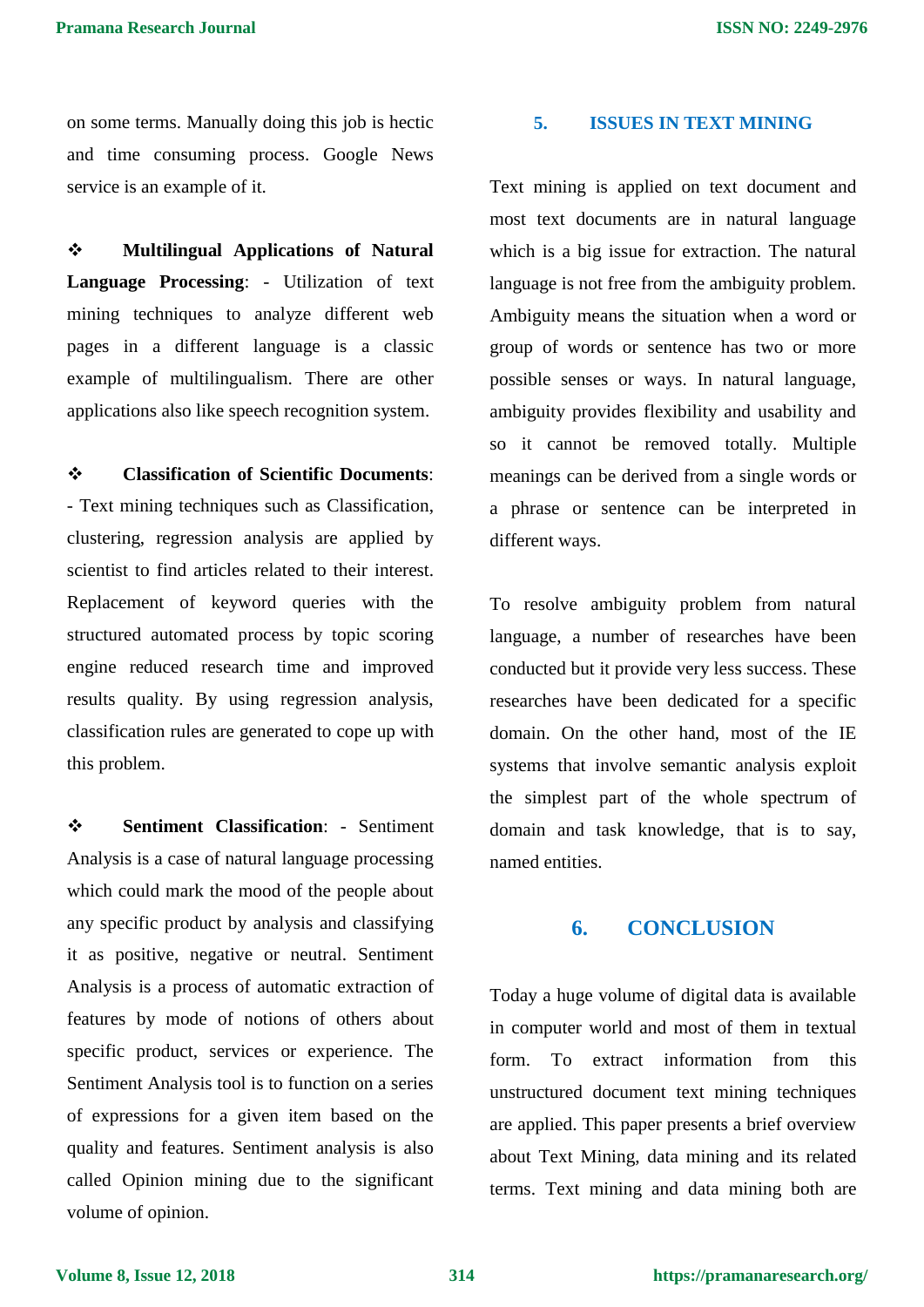applied for information extraction using a number of techniques. The major difference between these two processes is based on source of data on which mining techniques are to be applied. Data mining is applied on structured data while text mining is performed on unstructured or semi- structured data. Different text mining techniques are Information Extraction, information retrieval, document classification and clustering etc. Natural language processing and machine learning algorithm are also applied to mine text documents.

Information plays a vital role for an organization's success and generated from extraction of data. The major text mining application area are fraudulent detection, detection of spam, Customer relationship management, Research and development etc. In Text Mining , there are some issues such as ambiguities present in text . A number of researched has been made but still text mining is immature. Processing of natural language text is very difficult. A lots of research opportunities are available in this area.

### *7. REFERENCES*

 *Shaidah Jusoh and Hejab M. Alfawareh, "Techniques, Applications and Challenging Issue in Text Mining", IJCSI International Journal of Computer Science Issues (ISSN (Online):1694-0814* 

*) , Vol. 9, Issue 6, No 2, November 2012 ,, pp. 431- 36.*

- *Vishal Gupta and Gurpreet S. Lehal , "A Survey of Text Mining Techniques and Applications " , JOURNAL OF EMERGING TECHNOLOGIES IN WEB INTELLIGENCE, VOL. 1, NO. 1, AUGUST 2009, pp. 60-76.*
- *Abhishek Kaushik and Sudhanshu Naithani, "A Comprehensive Study of Text Mining Approach ", International Journal of Computer Science and Network Security (IJCSNS), VOL.16 No.2, February 2016, pp 69-75.*
- *Ramzan Talib, Muhammad Kashif Hanif, Shaeela Ayesha, and Fakeeha Fatima,"Text Mining: Techniques, Application and Issues", International Journal of Advanced Computer Science and Applications (IJACSA), Vol. 7 No. 11, 2016, pp. 414- 418.*
- *Abhishek Kaushik and Sudhanshu Naithani, "A Study on Sentiment Analysis: Methods and Tools" International Journal of Science and Research (ISSN (Online): 2319-7064, Volume 4 Issue 12, December 2015).*
- *Raymond J. Mooney and Un Yong Nahm, "Text Mining with Information Extraction" Multilingualism and*